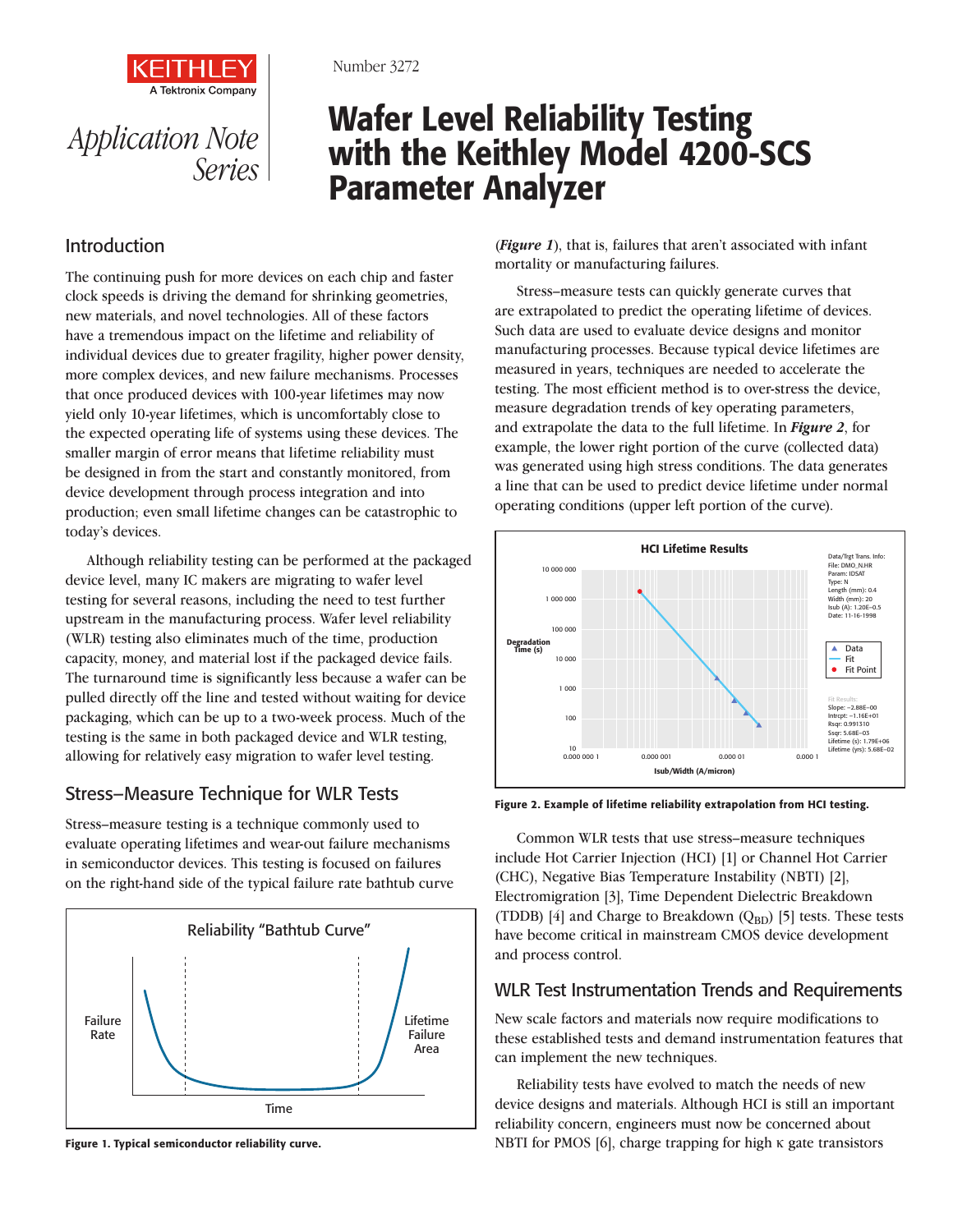[7], and cross effect between NBTI, TDDB and HCI, such as NBTI enhanced hot carrier [8], and TDDB enhanced NBTI [6]. To deal with these new phenomena, measurement methodology has evolved from DC stress and measurement to a point where both DC and pulse stress are now used to study degradation relaxation effect. Furthermore, instrumentation now includes more comprehensive device characterization suites, which include DC I-V, C-V, charge pumping, and charge trapping. *Table 1* summarizes some WLR test trends.

|                                         | <b>Traditional</b>            | <b>New</b>                                                                 |
|-----------------------------------------|-------------------------------|----------------------------------------------------------------------------|
| Main Device<br>Degradation<br>Mechanism | <b>HCI</b><br>Charge Trapping | <b>HCI</b><br>Charge Trapping<br>NBTI/PBTI<br>NBTI-HCI<br><b>TDDB-NBTI</b> |
|                                         | <b>DC</b> Stress              | Pulse/DC Stress                                                            |
| Methodology                             | DC Measure                    | Comprehensive<br>Characterization<br>$(I-V, C-V, CP)$                      |

Table 1. Recent Wafer Level Reliability test trends.

These evolving test requirements are challenging engineers to find the right instrumentation for efficient device and process development. The tool selected should be sensitive enough to capture all the pertinent details of parameter degradation due to stress and flexible enough to adapt to nontraditional WLR tests, such as stress C-V, NBTI, etc. This tool should also be extendable so that it's unnecessary to buy a completely new system every time a new test issue comes up. Finally, the tool should be easy to understand so that users can focus valuable time on interpreting data, not on learning to use the test system.

In terms of features, a modern reliability test stand must provide the following:

- Hardware and software that accelerates testing without compromising accuracy and extrapolated lifetimes.
- Control of a semi-auto or auto-prober with a thermal chuck.
- Drivers to control instruments, probers, chucks; create tests; execute tests; and manage data.
- Flexibility to accommodate user-changeable tests and stress sequences for new materials and failure mechanisms.
- Analysis software that provides easy extraction of test parameters and a plotting tool.

### Capabilities of Model 4200-SCS and Model 4225-PMU Ultra-Fast I-V Module

The Model 4200-SCS is a modular, fully integrated parameter analyzer with wafer level reliability test enhancements. This system allows I-V, pulsed I-V, and C-V characterization of semiconductor devices and test structures. Its advanced digital sweep parameter analyzer combines speed and accuracy for deep sub-micron characterization. The Model 4200-SCS can provide up to nine slots for source-measure unit (SMU), capacitancevoltage unit (CVU) or pulse-measure unit (PMU) instrument cards, and control other external instruments, such as a switch matrix, LCR meter, and probe station. This can be done via

GPIB, Ethernet, or RS-232 connections. The software includes a test plan manager, interactive test setup interface, Excel-like data sheet, graphing capability. It offers the flexibility to be used in an interactive manual mode (for single test operation during development) or in more automated production use cases.

The Model 4225-PMU Ultra-Fast I-V Module is a single-slot instrument card for the Model 4200-SCS. It has two channels of voltage pulse sourcing with integrated, simultaneous, real-time current and voltage measure for each channel. This module is the hardware core of the ultra-fast I-V measurement capability essential for characterizing NBTI and PBTI degradation in microseconds, allowing for more accurate lifetime measurements for Designed-In Reliability (DIR) that support modeling for device and circuit design. It integrates a two-channel waveform generator with high speed voltage and current measurement capabilities, a deep measurement buffer, and a real-time test execution engine.

The Model 4225-RPM Remote Amplifier/Switch is an optional addition to the Model 4225-PMU. Its small enclosure is designed to be located near the device under test (DUT); it provides the lower-current measurement ranges necessary for characterization of many time-resolved reliability tests. By making it possible to locate the pulse source close to the DUT, the Model 4225- RPM helps minimize the cable length and corresponding cable parasitic effects to provide improved pulse shape and higher speed measurements. In addition, the Model 4225-RPM provides switching for the Model 4200-SCS's source measurement units (SMUs) and multi-frequency capacitance-voltage unit (CVU) signals to allow for high resolution DC measurements and C-V measurements without re-cabling.

Pulse source and measure tests can be performed using the Model 4225-PMU; tests requiring pulse sourcing but no corresponding pulse measurement can be performed with the Model 4220-PGU pulse-only card. One typical configuration with pulse source-measure capability would be a Model 4200- SCS system that consists of four SMUs, two Model 4225-PMUs and four Model 4225-RPMs. This system would then have four SMUs and four pulse I-V channels (pulse source and measure), with the RPMs allowing for switching between pulse and SMU test resources. This four-channel system provides either DC or pulse source and measuring for a four-terminal test device or for measuring two terminals (for example, gate and drain) on two test devices.

For Ultra-Fast BTI (Bias Temperature Instability) testing for leading-edge silicon devices, a separate package (Model 4200- BTI-A) [9] is available, consisting of one Model 4225-PMU, two Model 4225-RPMs, and Automated Characterization Suite (ACS) software. In addition to a wafer mapping capability, the ACS package includes routines to simplify the creation of on-the-fly techniques and other popular techniques for minimizing the off-stress time to reduce the recovery effect inherent in silicon devices exhibiting the BTI behavior. See the sidebar titled "Ultra-Fast BTI Package" for more information.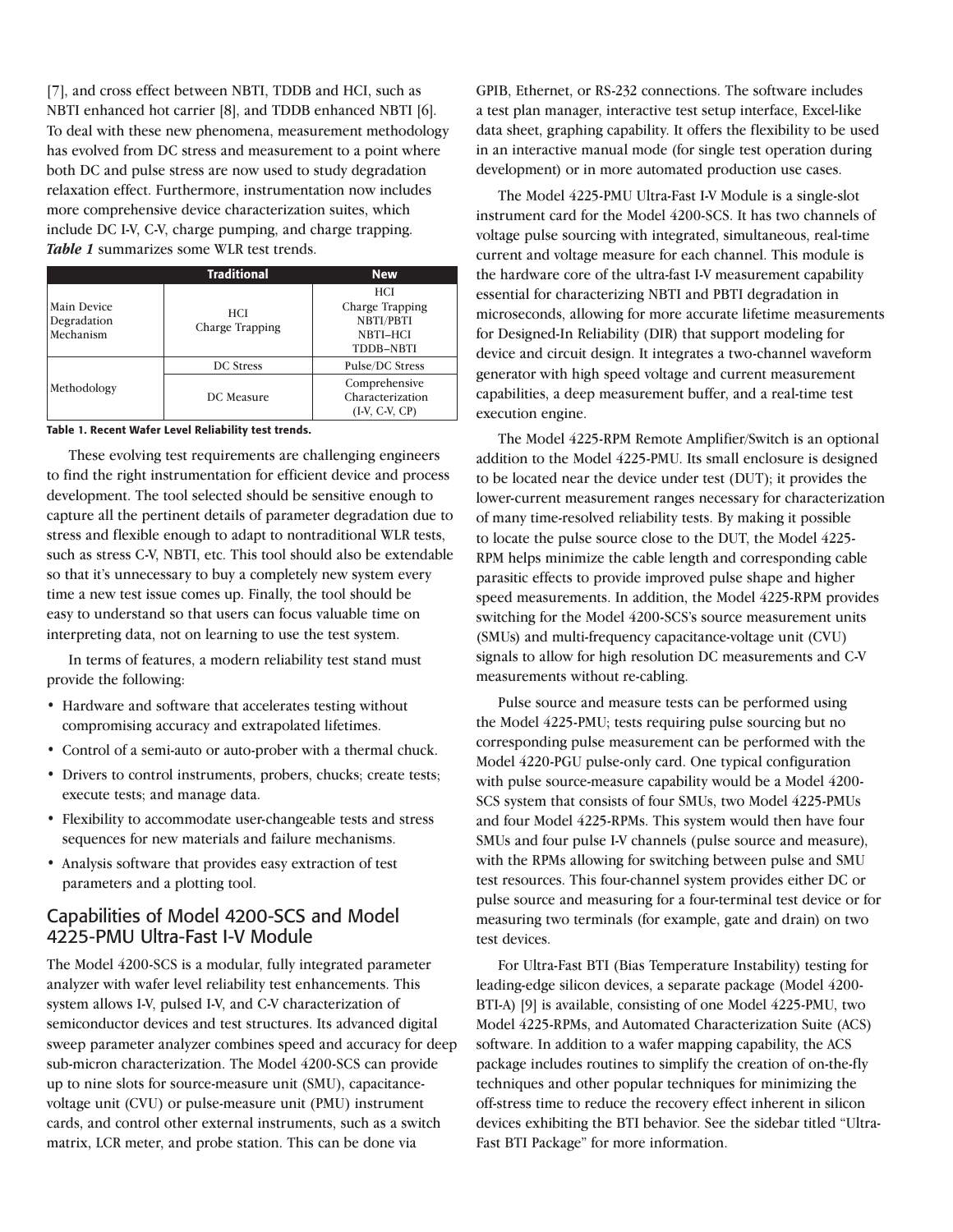### Using the KTEI Software for WLR Testing

The Keithley Test Environment Interactive software tool set (KTEI 9.0) supplied with the 4200-SCS system includes a set of example projects for WLR testing. The projects include a stress–measure loop with configurable test- and project-level exit logic and a site loop for stepping through sites on a wafer [10]. *Figure 3* shows the HCI sample project. The graph shows a particular parameter being tracked over time, with each dot representing a different measure cycle after a stress cycle. The left-hand window is the sequencer, which shows the order of measurement tests and the overall structure of the project. Several projects for WLR testing are located in the C:\s4200\ kiuser\Projects\\_Reliability folder:

- Hot Carrier Injection (HCI)
- Negative Temperature Bias Instability (NBTI)
- Electromigration (EM)
- Charge to Breakdown  $(Q_{BD})$



Figure 3. HCI test screen with real-time data plots.

# Hot Carrier Injection (HCI) Degradation

HCI degradation is a fairly important reliability concern in modern ULSI circuits. Charge carriers gain kinetic energy as they are accelerated by the large electric field across the channel of a MOSFET. Although most carriers reach the drain, hot carriers (those with very high kinetic energy) can generate electron-hole pairs near the drain due to impact ionization from atomic-level collisions. Others can be injected into the gate channel interface, breaking Si-H bonds and increasing interface trap density. The effect of HCI is time dependent degradation of device parameters, such as threshold voltage  $(V_T)$ , drain current in the linear and saturation region  $(I_{\text{DLIN}})$ , and  $I_{\text{DSAT}}$ ), and transconductance  $(g_m)$ .

A typical HCI test procedure consists of a pre-stress characterization of the DUT, followed by a stress and measurement loop [11] (*Figure 4*). In this loop, devices are stressed at voltages higher than normal operating voltages. Device parameters are monitored between stresses and the degradation of those parameters is plotted as a function of

accumulated stress time (*Figure 2*). Prior to conducting this stress and measurement loop, the same device parameters are measured to serve as baseline values.



Figure 4. Process flow for HCI/NBTI/constant current EM tests.

Hot carrier parameters monitored include  $V_T$ ,  $g_m$ ,  $I_{DLIN}$ ,  $I_{DSAT}$ , and I<sub>DLEAK</sub>. These parameters are initially measured before stress and re-measured at each cumulative stress time. The  $I<sub>DLIN</sub>$  is the measured drain current with the device biased in the linear region;  $I_{DSAT}$  is the measured drain current with the device biased in the saturation region.  $V_T$  and  $g_m$  can be determined using either constant current or extrapolation methods. In the extrapolation method, the  $V_T$  is determined from the maximum slope of the  $I_{DS}$  vs.  $V_{GS}$  curve. *Figure* 5 shows the HCI tests in the *HCI\_1\_DUT* project plan from KTEI 9.0. The Model 4200-SCS's Formulator Tool greatly simplifies extracting these parameters. Built-in functions include Differentiate to obtain gm, a MAX function to obtain the maximum gm (Gmext), and a least squares line-fit function to extract  $V_T$  (Vtext). The formulas to calculate these parameters can be found in the HCI projects supplied with the Model 4200-SCS, and corresponding tests in test libraries. *Figure 6* illustrates the Formulator's automated data analysis capability.

It is easy to perform an HCI test on a single transistor. However, each HCI test typically takes a long time to complete, so it is desirable to have many DUTs stressed in parallel, then characterized sequentially between stresses to save time. A switch matrix is needed to handle the parallel stresses and sequential measurements between stresses. The Model 4200-SCS provides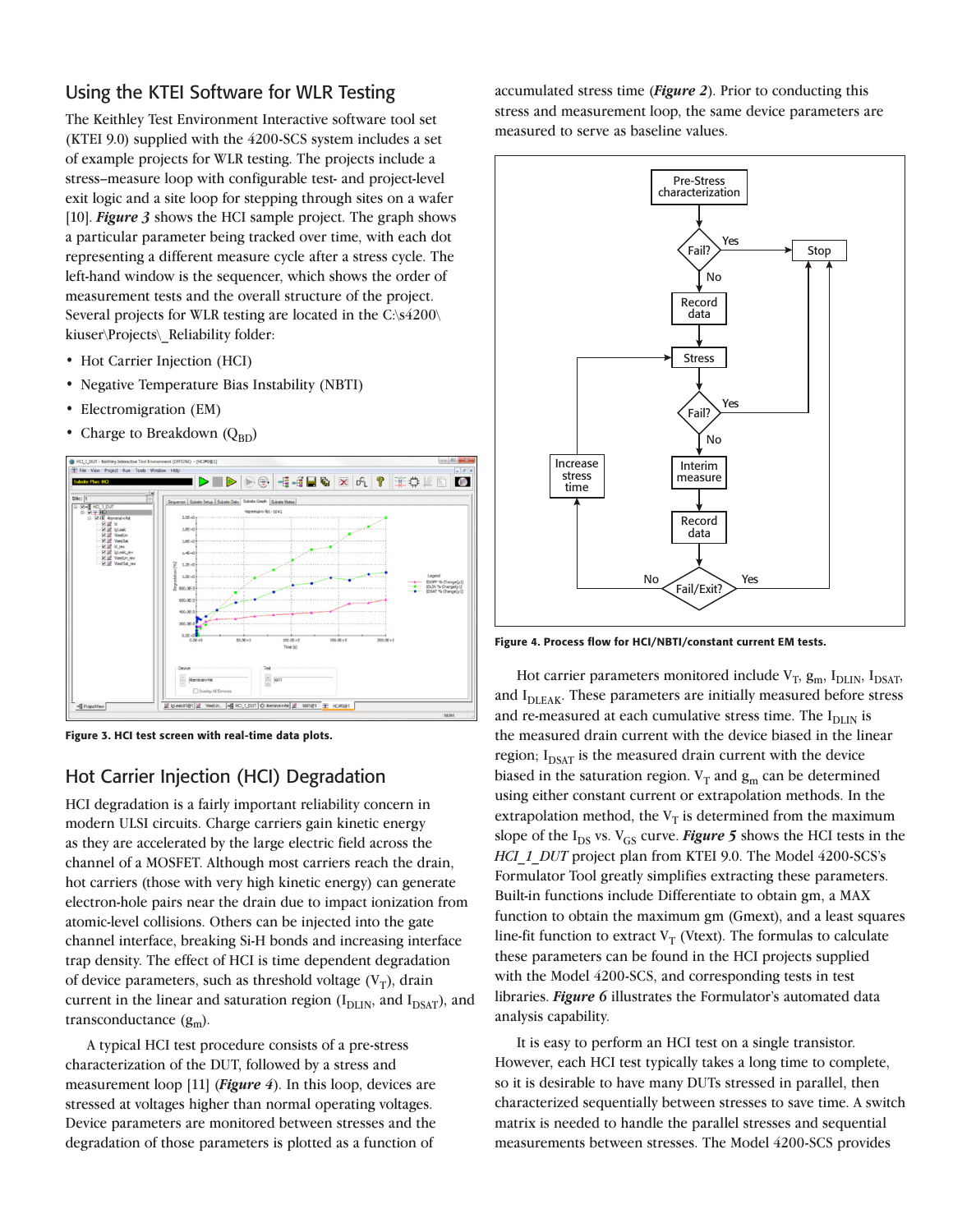



Figure 6. Typical 4200-SCS V<sub>T</sub> and  $g_m$  measurement results.

the stress voltages and measurement capability, while the switch matrix enables parallel stress and sequential measurements of multiple devices. *Figure 7* illustrates a connection diagram using eight SMUs (for total of eight different drain and gate stress biases) plus a ground unit (for ground terminal) to stress 20 transistors in parallel. *Table 2* lists the HCI test templates available in the test library.

# Negative Temperature Bias Instability (NBTI)

NBTI is a failure mode that is problematic in PMOS transistors and getting worse as threshold voltage continues to drop and new materials are introduced into the gate stack to maintain device-level performance. NBTI degradation is measured by time dependent shifts in threshold voltages and is associated with slower operation, more leakage, and lower drive current under negative bias stress at high temperature.

The NBTI test is typically a stress–measure sequence loop. During the stress, negative gate bias voltage is applied with the rest of transistor terminals grounded. Between two consecutive stresses, drain current is measured at normal operating condition [12]. Degradation of drain current or threshold voltage is plotted as a function of stress time. All the stress voltages and subsequent measurements are done at high temperature (for example, 135°C). The process flow for NBTI is similar to HCI, as shown in *Figure 4*.



Figure 7. Example of using eight SMUs to stress 20 devices in parallel for HCI and NBTI. A separate ground unit (GNDU) is used for common terminals.

| <b>Project</b> | <b>Description</b>                                                                                                                                                                                                                                                                                                                                                                                                                                                                                                                                                                                                       |
|----------------|--------------------------------------------------------------------------------------------------------------------------------------------------------------------------------------------------------------------------------------------------------------------------------------------------------------------------------------------------------------------------------------------------------------------------------------------------------------------------------------------------------------------------------------------------------------------------------------------------------------------------|
| HCI 1 DUT      | HCI project on one four-terminal n-MOSFET. Parameters<br>monitored between two successive stresses include $I_{\text{DIIN}}$ , $I_{\text{DSAT}}$ ,<br>$I_g$ , $V_T$ , and $g_m$ . Those parameters are measured on both forward (normal operation condition) and reverse (reverse source and<br>drain bias) conditions. The subsite plan is configured for subsite<br>cycling using DC voltage stressing                                                                                                                                                                                                                 |
| HCI 4 DUT      | HCI project on two four-terminal n-MOSFETs and two four-<br>terminal p-MOSFETs with a switch matrix. Parameters monitored<br>between two successive stresses include $I_{DLIN}$ , $I_{DSAT}$ , $I_g$ , $V_T$ , and<br>g <sub>m</sub> . Those parameters are measured on both forward (normal<br>operation condition) and reverse (reverse source and drain bias)<br>conditions. The subsite plan is configured for subsite cycling<br>using voltage stressing. Also, if fewer than four devices are tested,<br>it is possible to deselect the unwanted device plan in the project<br>tree or modify it for more devices. |
| HCI PULSE      | HCI project similar to HCI_1_DUT using AC stress.                                                                                                                                                                                                                                                                                                                                                                                                                                                                                                                                                                        |

Table 2. HCI test library in KTEI 9.0

(located in the directory C:\S4200\kiuser\Projects\\_Reliability\)

# Ultra-Fast BTI Package

Bias temperature instability testing may require sensitive, high speed measurements for accurate characterization. Assuming all other factors are constant, measurement physics largely defines the relationship between measurement speed and sensitivity. When making sub-millisecond measurements, all sources of noise must be taken into account; for submicrosecond applications, quantum effects can't be ignored. The 4200-BTI-A package provides the optimal combination of measurement speed and sensitivity for ultra-fast BTI testing. The Model 4225-PMU included in the package provides the ability to begin measuring BTI degradation as soon as 30ns after stress is removed and to measure transistor  $V_T$  in less than  $1\mu s$  using  $I_D-V_G$  sweep method. The Model 4225-RPM Remote Amplifier/Switch adds the function to switch automatically between low-level precision DC I-V (via standard SMUs) and ultra-fast I-V measurements with no need for re-cabling and improves single-pulse source and measurement performance by minimizing cable parasitic effects and increasing low current sensitivity. The package also includes the Ultra-Fast BTI software test module, making it easy to define stress timing, stress conditions, and a wide range measurement sequences from spot  $I_D$ , On-The-Fly (OTF), or  $I_D-V_G$  sweeps. The test module allows measuring recovery effects as well as degradation. It also offers pre-stress and post-stress measurement options that incorporate the Model 4200-SCS's DC SMU instruments for high precision low-level measurements.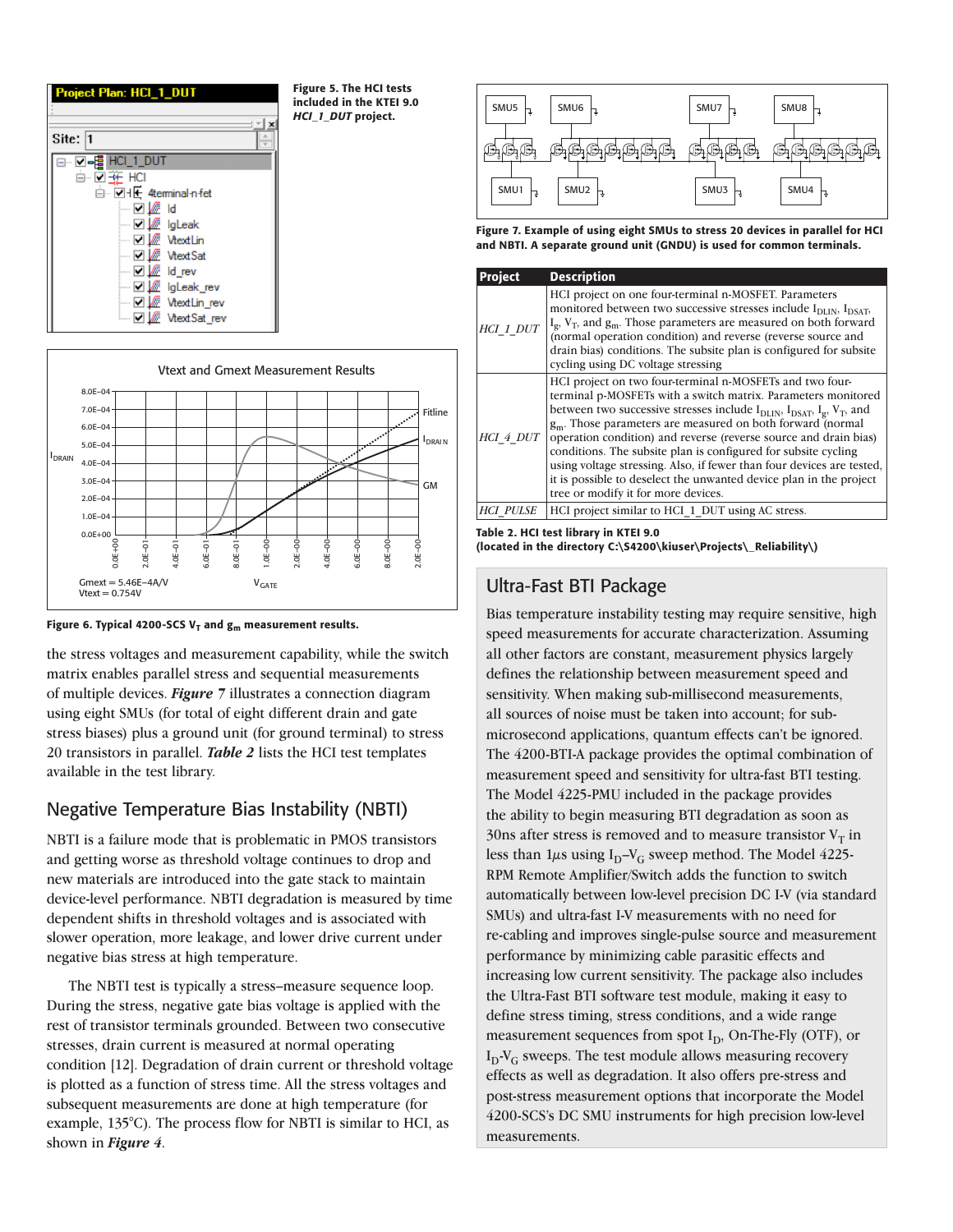Because of the recovery effect in BTI, the stress-measure feature available that uses the Model 4200-SCS's SMUs may not provide enough insight into the device degradation. As mentioned previously, a separate package (Model 4200-BTI-A) is available for the Model 4200-SCS that provides ultra-fast sourcing and measuring to characterize the degradation and recovery effects of BTI on modern semiconductor devices.



The project plan shown in *Figure 8* includes initialization and termination steps to control the temperature of the chuck. The subsite plan will not start until the chuck reaches the specified temperature. After the first pre-stress cycle to perform characterization tests, subsequent cycles voltage stress the device for a specified period of time before again performing the tests. After the subsite plan is completed, the termination step cools the chuck. In a parallel connection scheme, up to 20 devices can be stressed by voltage. *Figure 7* shows an example of 20 parallel-connected devices being stressed by eight gate and drain voltages. See *Table 3* for the NBTI test template available in KTEI 9.0.

| <b>Project</b> | <b>Description</b>                                                                                                                                                                                                                                                                                                                |
|----------------|-----------------------------------------------------------------------------------------------------------------------------------------------------------------------------------------------------------------------------------------------------------------------------------------------------------------------------------|
| $NBTI\_1\_DUT$ | NBTI project on one four-terminal p-MOSFET. Parameters<br>monitored between two successive stresses include I <sub>DLIN</sub> , I <sub>DSAT</sub> ,<br>$\left \frac{I_g}{I_g}, V_T, \text{ and } g_m\right $ . The subsite plan is configured for subsite cycling<br>using voltage stressing. It also provides hot chuck control. |

Table 3. NBTI test library in KTEI 9.0 (located in the directory C:\S4200\ kiuser\Projects\\_Reliability\)

### **Electromigration**

Electromigration is the phenomenon of material movement resulting from electrical current, and is a major reliability concern for metallization.

The isothermal electromigration test is an accelerated electromigration test performed on microelectronic metallizations. In the isothermal test, an attempt is made to maintain a constant mean temperature of the line under test. This is done by varying the stress current and therefore, the amount of Joule heating imparted to the line (based on the JESD61A-01 standard [13]).

The *EM\_const\_I* project plan template is shown in *Figure 9*. The subsite plan (EM) is configured for subsite cycling using current stressing on the single device (Metal\_Line).



Figure 9. Electromigration tests included in the KTEI 9.0 *EM\_const\_I* project for the Model 4200-SCS.

This project plan includes initialization and termination steps to control the temperature of the chuck. The subsite plan will not start until the chuck reaches the specified temperature. After the first pre-stress cycle to perform a characterization test on the device, subsequent cycles current stress the device for a specified period of time before again performing the test. After the subsite plan is completed, the termination step cools the chuck. The *EM\_const\_I* project plan can be modified to test additional devices. Each SMU in the test system can current-stress one device. Therefore, if there are eight SMUs in the test system, up to eight SMUs can be stressed, as shown in *Figure 10*. See *Table 4* for the Electromigration test template available in the Electromigration test library.



Figure 10. Eight devices being current stressed by eight SMUs.

| <b>Project</b> | <b>Description</b>                                                                                                                                                                                                                                                                                                   |
|----------------|----------------------------------------------------------------------------------------------------------------------------------------------------------------------------------------------------------------------------------------------------------------------------------------------------------------------|
| EM const I     | Electromigration project on one metal line (resistor) using<br>constant current. At chuck temperature, a current is forced<br>and the resultant voltage is measured; resistance is calculated.<br>The subsite plan is configured for subsite cycling using voltage<br>stressing. It also provides hot chuck control. |

Table 4. Electromigration test library in KTEI 9.0 (located in the directory C:\ S4200\kiuser\Projects\\_Reliability\).

# Charge to Breakdown  $(Q_{BD})$

The  $Q_{BD}$  project plan includes the Ramp-V test and the Ramp-J test. These tests adhere to the JESD35-A standard procedures for wafer level testing of thin dielectrics [14]. This project (*Figure 11*) does not use subsite cycling.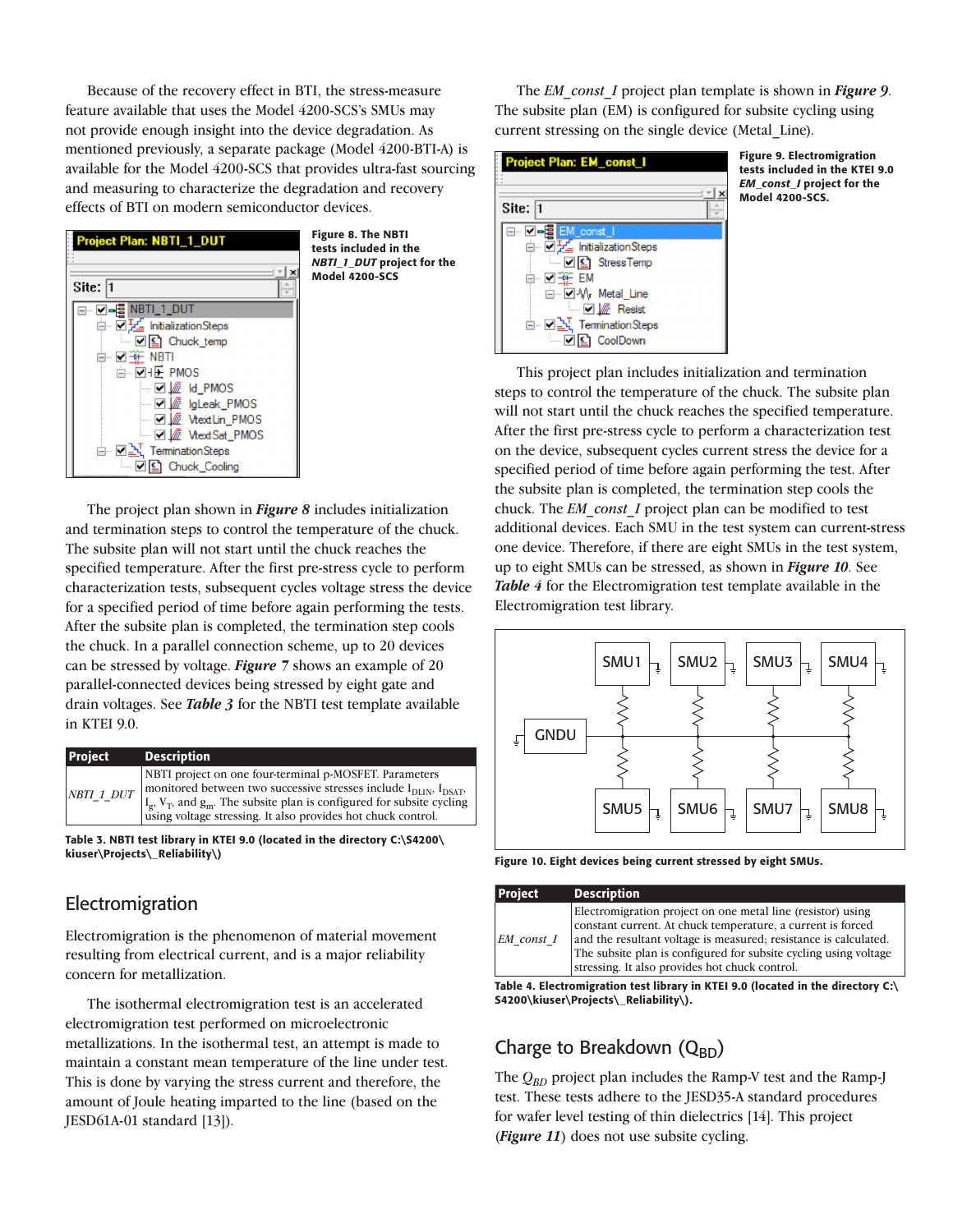

Figure 11. The  $Q_{BD}$  tests included in the KTEI 9.0 *Qbd* project for the Model 4200-SCS.

Ramp-V: Voltage ramp test. This test uses a ramped voltage stress on capacitors, or gate oxide, to characterize the defects of dielectric at lower electrical fields.

Ramp-J: Current density ramp test. This test uses a ramped current stress on capacitors, or gate oxides, to characterize the defects of dielectric at higher electrical fields. The "test" is also able to achieve the bounded "J-Ramp" test, provided that the current is set to ramp up to a specified level and then held until breakdown. The bounded "J-Ramp" test provides a very repeatable charge-to-breakdown  $(Q_{BD})$  measurement. See *Table 5* for the Charge to Breakdown test library available in KTEI 9.0.

| <b>Project</b> | <b>Description</b>                                                                                                                                                                                                                                         |
|----------------|------------------------------------------------------------------------------------------------------------------------------------------------------------------------------------------------------------------------------------------------------------|
| Qbd            | $Q_{BD}$ project on gate dielectric layer (capacitor). It consists of two $Q_{BD}$ tests: Ramp-V and Ramp-J. An additional test performs an<br>I-V measurement under normal work conditions to obtain input<br>parameters for the Ramp-V and Ramp-J tests. |

Table 5. Charge to Breakdown test library in KTEI 9.0 (located in the directory C:\S4200\kiuser\Projects\\_Reliability\)

# **Conclusion**

Evolving design scales and new materials are making wafer level reliability testing more critical than ever. This is also driving the demand for reliability testing and modeling much further upstream, especially into the R&D process. Instrument manufacturers are responding with new reliability test tools that are faster, more sensitive, and highly flexible to help drive down the cost of testing and shorten the time to market. Keithley's Model 4200-SCS parameter analyzer and package options provide the hardware and software necessary for fast and complete device characterization and reliability testing.

### References

- 1. E. Takeda, C.Y. Yang, A. Miura-Hamada, "Hot-carrier effects in MOS devices," *Academic Press*, 1995.
- 2. D.K. Schroder, J.A. Babcock, "Negative bias temperature instability: Road to cross in deep submicron silicon semiconductor manufacturing." *J. Appl. Phys.*, vol. 94, no. 1, 2003.
- 3. K.N. Tu, "Recent advances on electromigration in very-large-scale-integration of interconnects," *J. Appl. Phys.*, vol. 94, no. 9, 2003.
- 4. R. Moazzami, J.C. Lee, C. Hu, "Temperature acceleration of time-dependent dielectric breakdown," *IEEE Transactions on Electron Devices*, vol. 36, no. 11, 1989.
- 5. P.P. Apte, K.C. Saraswat, "Correlation of trap generation to charge-tobreakdown (QBD): a physical-damage model of dielectric breakdown," *IEEE Transactions on Electron Devices*, vol. 41, no. 9, 1994.
- 6. M.A. Alam, S. Mahapatra, "A comprehensive model of PMOS NBTI degradation," *Microelectronics Reliability*, vol. 45, issue 1, 2005.
- 7. G.D. Wilk, R.M. Wallace, J.M. Anthony, "High-κ gate dielectrics: Current status and materials properties considerations," *J. Appl. Phys.*, vol. 89, no. 10, 2001.
- 8. B.S. Doyle, B.J. Fishbein, K.R. Mistry, "NBTI-enhanced hot carrier damage in p-channel MOSFETs," *IEDM*, 1991.
- 9. Ultra-Fast NBTI/PBTI Package for the Model 4200-SCS Data Sheet.
- 10. Model 4200-SCS Semiconductor Characterization System Reference Manual.
- 11. JEDEC Standard 28-A, "Procedure for Measuring N-Channel MOSFET Hot-Carrier-Induced Degradation Under DC Stress," 2001.
- 12. JEDEC Standard 90, "A Procedure for Measuring P-Channel MOSFET Negative Bias Temperature Instabilities," 2004.
- 13. JEDEC Standard 61A.01, "Isothermal Electromigration Test Procedure," 2007.
- 14. JEDEC Standard 35-A, "Procedure for the Wafer-Level Testing of Thin Dielectrics," 2001.